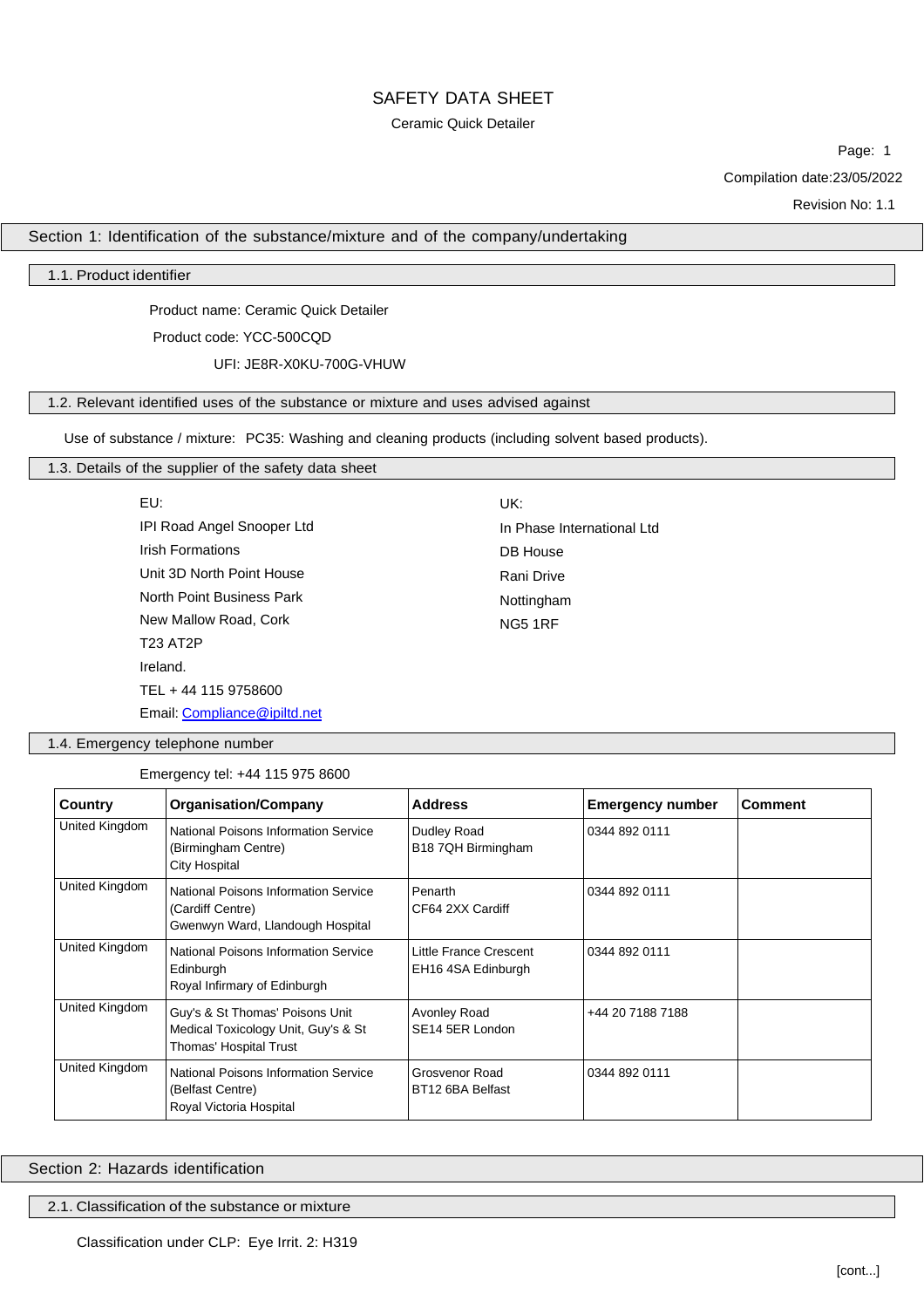## Ceramic Quick Detailer

Most important adverse effects: Causes serious eye irritation.

| 2.2. Label elements   |                                                                                                        |
|-----------------------|--------------------------------------------------------------------------------------------------------|
| Label elements:       |                                                                                                        |
|                       | Hazard statements: H319: Causes serious eye irritation.                                                |
|                       | Hazard pictograms: GHS07: Exclamation mark                                                             |
|                       |                                                                                                        |
| Signal words: Warning |                                                                                                        |
|                       | Precautionary statements: P264: Wash skin thoroughly after handling.                                   |
|                       | P280: Wear <protective clothing="" eye="" face="" gloves="" protection="" protective="">.</protective> |
|                       | P305+351+338: IF IN EYES: Rinse cautiously with water for several minutes. Remove                      |
|                       | contact lenses, if present and easy to do. Continue rinsing.                                           |
|                       | P337+313: If eye irritation persists: Get medical <advice attention="">.</advice>                      |
| 2.3. Other hazards    |                                                                                                        |
|                       | PBT: This product is not identified as a PBT/vPvB substance.                                           |

#### Section 3: Composition/information on ingredients

3.2. Mixtures

Hazardous ingredients:

### ISOPROPYL ALCOHOL - REACH registered number(s): 01-2119457558-25-XXXX

| <b>EINECS</b> | CAS     | PBT / WEL | CLP Classification                                         | Percent |
|---------------|---------|-----------|------------------------------------------------------------|---------|
|               | 67-63-0 |           | STOT SE 3: H336; Eye Irrit. 2: H319;<br>Flam. Lig. 2: H225 | 1-10%   |

# Section 4: First aid measures

4.1. Description of first aid measures

Skin contact: Wash immediately with plenty of soap and water.

Eye contact: Bathe the eye with running water for 15 minutes. Transfer to hospital for specialist

examination.

Ingestion: Wash out mouth with water.

Inhalation: Not applicable.

# 4.2. Most important symptoms and effects, both acute and delayed

Skin contact: There may be irritation and redness at the site of contact.

Eye contact: There may be pain and redness. The eyes may water profusely. There may be severe pain. The vision may become blurred. May cause permanent damage.

Ingestion: There may be soreness and redness of the mouth and throat. Nausea and stomach

pain may occur.

Inhalation: There may be irritation of the throat with a feeling of tightness in the chest.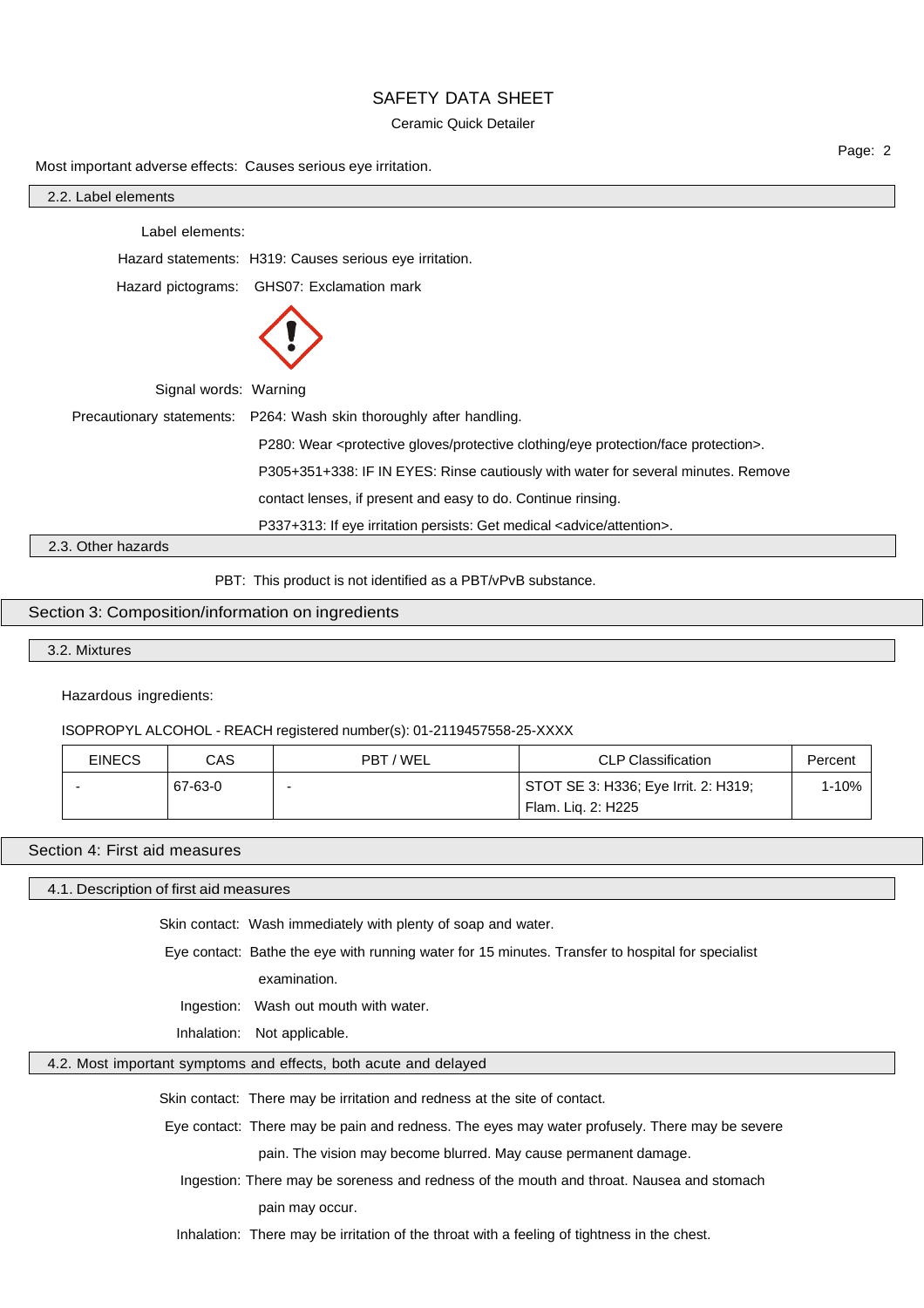#### Ceramic Quick Detailer

Delayed / immediate effects: Prolonged and repeated exposure to solvents can lead to skin dryness and cracking.

## 4.3. Indication of any immediate medical attention and special treatment needed

Immediate / special treatment: Show this safety data sheet to the doctor in attendance.

# Section 5: Fire-fighting measures

#### 5.1. Extinguishing media

Extinguishing media: Suitable extinguishing media for the surrounding fire should be used. Use water spray

to cool containers.

5.2. Special hazards arising from the substance or mixture

Exposure hazards: In combustion emits toxic fumes.

5.3. Advice for fire-fighters

Advice for fire-fighters: Wear self-contained breathing apparatus. Wear protective clothing to prevent contact

with skin and eyes.

## Section 6: Accidental release measures

6.1. Personal precautions, protective equipment and emergency procedures

Personal precautions: Mark out the contaminated area with signs and prevent access to unauthorised

personnel. Do not attempt to take action without suitable protective clothing - see section

8 of SDS. Turn leaking containers leak-side up to prevent the escape of liquid.

### 6.2. Environmental precautions

Environmental precautions: Do not discharge into drains or rivers. Contain the spillage using bunding.

6.3. Methods and material for containment and cleaning up

Clean-up procedures: Absorb into dry earth or sand. Transfer to a closable, labelled salvage container for

disposal by an appropriate method.

6.4. Reference to other sections

Reference to other sections: See section 7 for information on safe handling. See Section 8 for information on

personal protective equipment. See section 13 for disposal information.

Section 7: Handling and storage

7.1. Precautions for safe handling

Handling requirements: Avoid direct contact with the substance. Ensure there is sufficient ventilation of the area.

Avoid the formation or spread of mists in the air.

#### 7.2. Conditions for safe storage, including any incompatibilities

Storage conditions: Store in a cool, well ventilated area. Keep container tightly closed.

Suitable packaging: It is recommended to store in original packaging

7.3. Specific end use(s)

Specific end use(s): PC35: Washing and cleaning products (including solvent based products).

Page: 3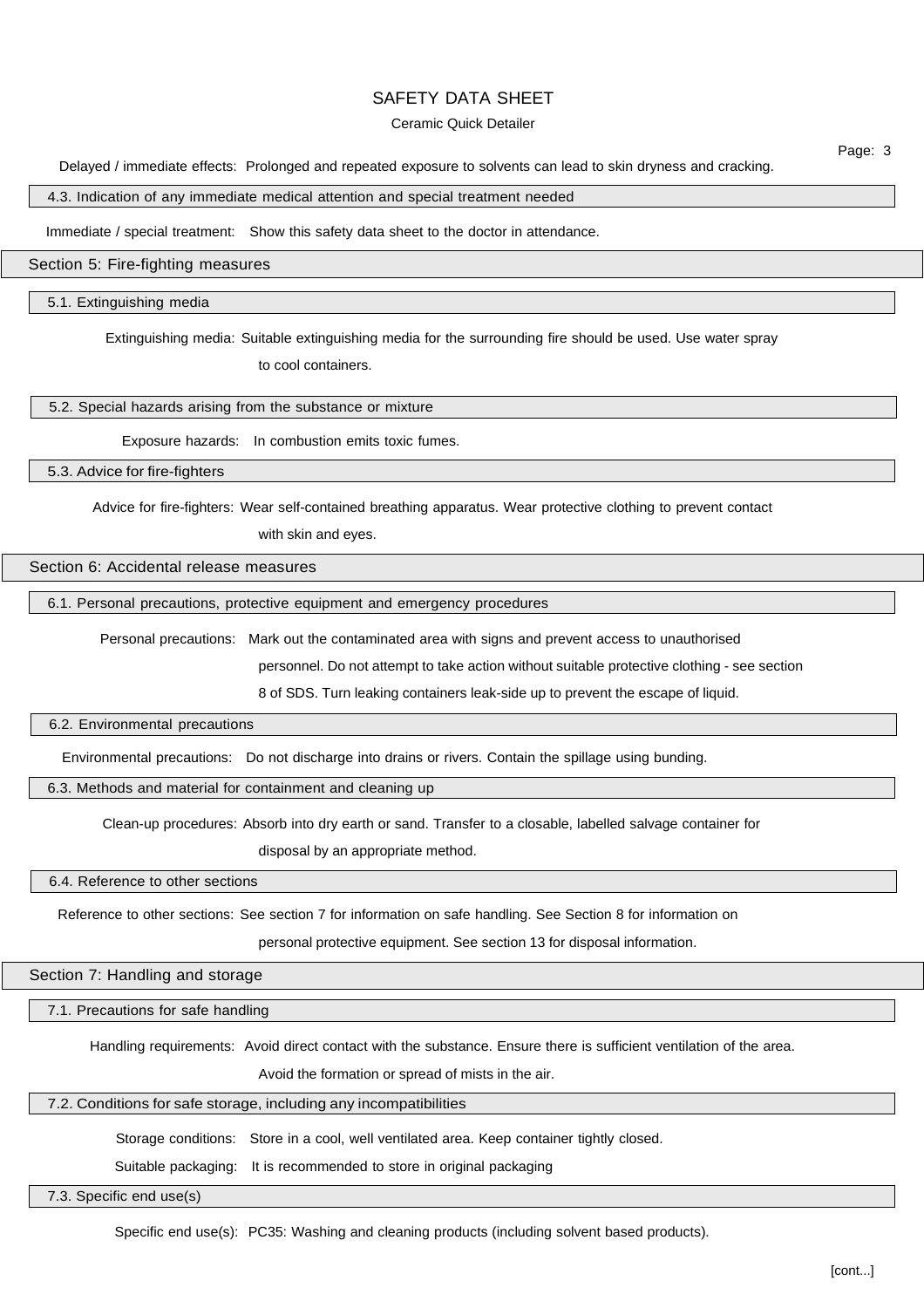#### Ceramic Quick Detailer

Page: 4

# Section 8: Exposure controls/personal protection

#### 8.1. Control parameters

Hazardous ingredients:

# ISOPROPYL ALCOHOL

# Workplace exposure limits:  $\qquad \qquad$  Respirable dust State | 8 hour TWA | 15 min. STEL | 8 hour TWA | 15 min. STEL UK 999 mg/m3 1250 mg/m3 - - PROPAN-2-OL UK 999 mg/m3 1250 mg/m3 3 1250 mg/m3 1250 mg/m3 1250 mg/m3 1250 mg/m3 1

DNEL/PNEC Values

DNEL / PNEC No data available.

8.2. Exposure controls

Engineering measures: Ensure there is sufficient ventilation of the area.

Respiratory protection: Self-contained breathing apparatus must be available in case of emergency.

Hand protection: Protective gloves. Gloves should be replaced regularly or if any change in appearance is

noticed. Ensure gloves are manufactured/tested in accordance with BS EN 374.

Penetration times carried out according to EN 374 part III are not always practical,

therefore max. wearing time of 50% of penetration time is recommended.

Eye protection: Tightly fitting safety goggles. Ensure eye bath is to hand.

Skin protection: Protective clothing.

Environmental: An environmental assessment must be made to ensure compliance with local

environmental legislation.

# Section 9: Physical and chemical properties

# 9.1. Information on basic physical and chemical properties

State: Liquid

Solubility in water: Miscible

Viscosity: Non-viscous

Flash point°C: >70

9.2. Other information

Other information: No data available.

# Section 10: Stability and reactivity

10.1. Reactivity

Reactivity: Stable under recommended transport or storage conditions.

10.2. Chemical stability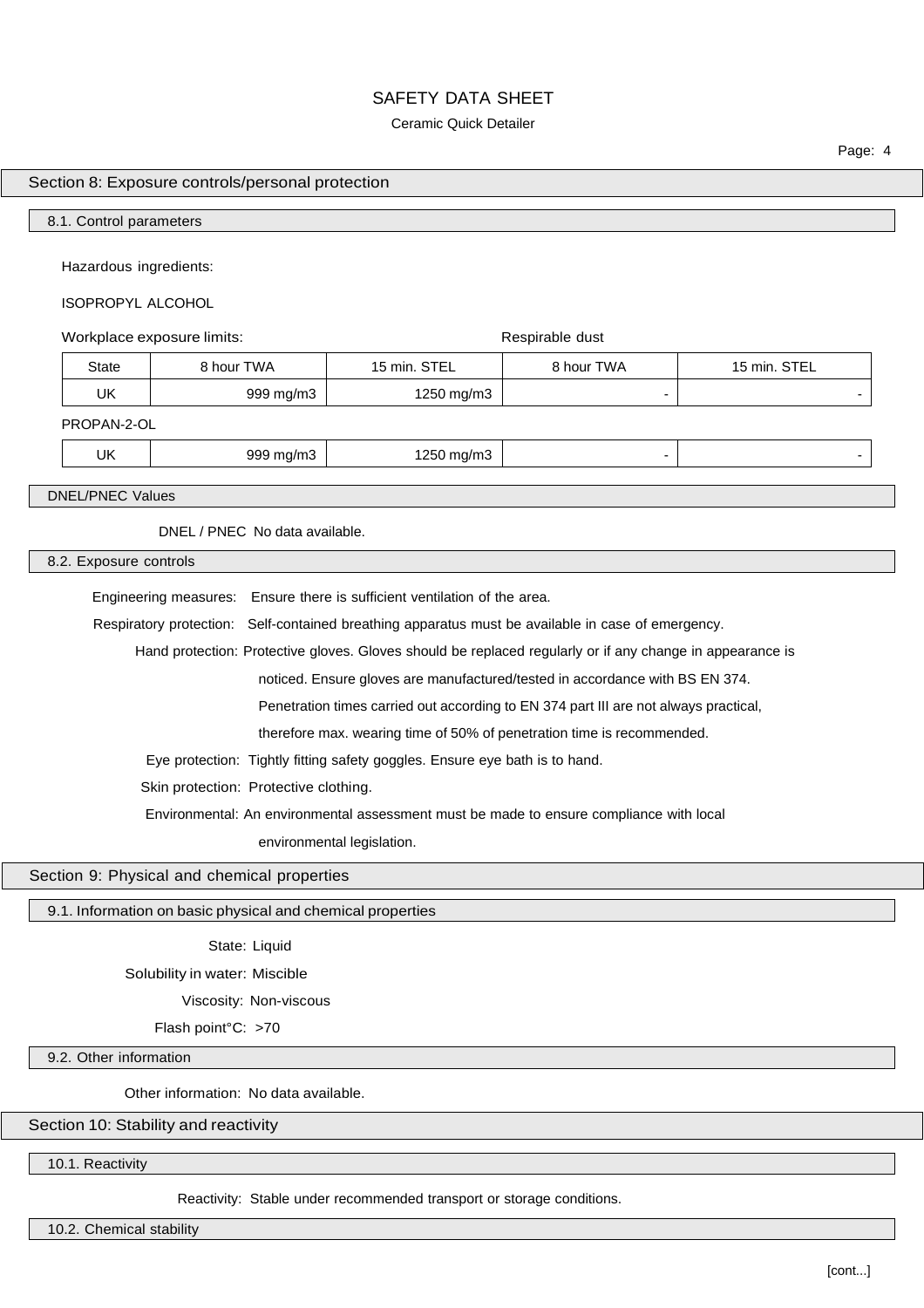### Ceramic Quick Detailer

### Chemical stability: Stable under normal conditions.

# 10.3. Possibility of hazardous reactions

Hazardous reactions: Hazardous reactions will not occur under normal transport or storage conditions.

## 10.4. Conditions to avoid

Conditions to avoid: Heat.

#### 10.5. Incompatible materials

Materials to avoid: Strong oxidising agents. Strong acids.

#### 10.6. Hazardous decomposition products

Haz. decomp. products: In combustion emits toxic fumes.

#### Section 11: Toxicological information

11.1. Information on toxicological effects

#### Hazardous ingredients:

# ISOPROPYL ALCOHOL

| <b>IVN</b> | <b>RAT</b> | LD50        | 1088 | mg/kg |
|------------|------------|-------------|------|-------|
| ORL        | <b>MUS</b> | LD50        | 3600 | mg/kg |
| ORL        | <b>RAT</b> | LD50        | 5045 | mg/kg |
| SCU        | <b>MUS</b> | <b>LDLO</b> | 6    | gm/kg |

#### PROPAN-2-OL

| <b>IVN</b> | <b>RAT</b> | LD50        | 1088 | mg/kg      |
|------------|------------|-------------|------|------------|
| ORL        | <b>MUS</b> | LD50        |      | 3600 mg/kg |
| ORL        | <b>RAT</b> | LD50        | 5045 | mg/kg      |
| SCU        | <b>MUS</b> | <b>LDLO</b> | 6    | gm/kg      |

### Relevant hazards for product:

| ⊣azard                        | रoute  | Basis                 |
|-------------------------------|--------|-----------------------|
| Serious eye damage/irritation | $OP^+$ | Hazardous: calculated |

## Symptoms / routes of exposure

Skin contact: There may be irritation and redness at the site of contact.

Eye contact: There may be pain and redness. The eyes may water profusely. There may be severe

pain. The vision may become blurred. May cause permanent damage.

Ingestion: There may be soreness and redness of the mouth and throat. Nausea and stomach

pain may occur.

Inhalation: There may be irritation of the throat with a feeling of tightness in the chest.

Delayed / immediate effects: Prolonged and repeated exposure to solvents can lead to skin dryness and cracking.

### Section 12: Ecological information

12.1. Toxicity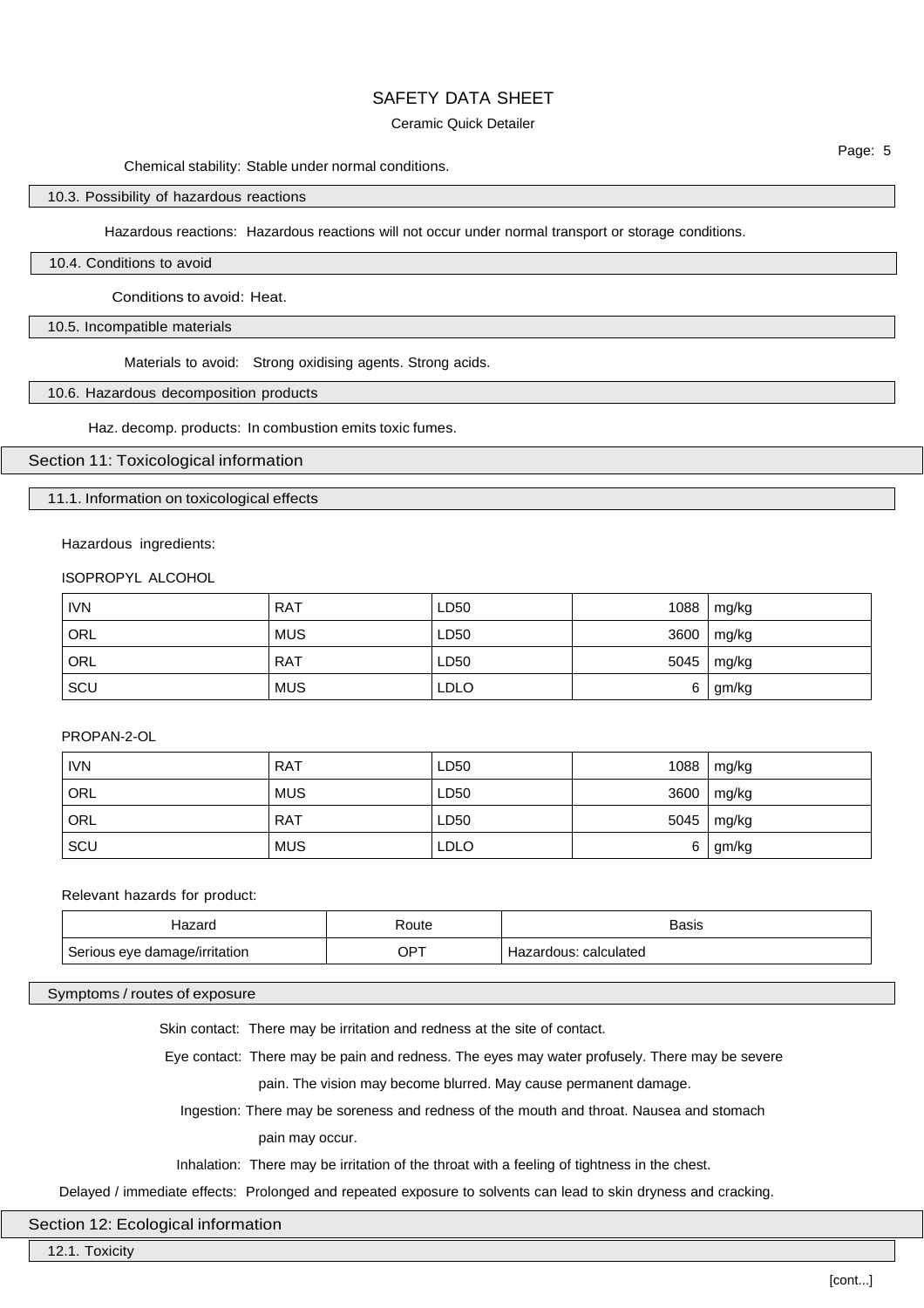#### Ceramic Quick Detailer

Ecotoxicity values: No data available.

#### 12.2. Persistence and degradability

Persistence and degradability: Biodegradable.

12.3. Bioaccumulative potential

Bioaccumulative potential: No bioaccumulation potential.

12.4. Mobility in soil

Mobility: Readily absorbed into soil.

12.5. Results of PBT and vPvB assessment

PBT identification: This product is not identified as a PBT/vPvB substance.

12.6. Other adverse effects

Other adverse effects: Negligible ecotoxicity.

Section 13: Disposal considerations

13.1. Waste treatment methods

Disposal operations: Transfer to a suitable container and arrange for collection by specialised disposal

company.

Disposal of packaging: Arrange for collection by specialised disposal company.

NB: The user's attention is drawn to the possible existence of regional or national

regulations regarding disposal.

Section 14: Transport information

Transport class: This product does not require a classification for transport.

Section 15: Regulatory information

15.1. Safety, health and environmental regulations/legislation specific for the substance or mixture

Specific regulations: EU Legislation Regulation (EC) No 1907/2006 REACH. Regulation (EC) No 1272/2008

CLP. Guidance Notes: Wokplace Exposure Limits EH40

15.2. Chemical Safety Assessment

Chemical safety assessment: A chemical safety assessment has not been carried out for the substance or the mixture

by the supplier.

Section 16: Other information

Other information

Other information: This safety data sheet is prepared in accordance with Commission Regulation (EU) No

2015/830.

Phrases used in s.2 and s.3: H225: Highly flammable liquid and vapour.

H319: Causes serious eye irritation.

H336: May cause drowsiness or dizziness.

Page: 6